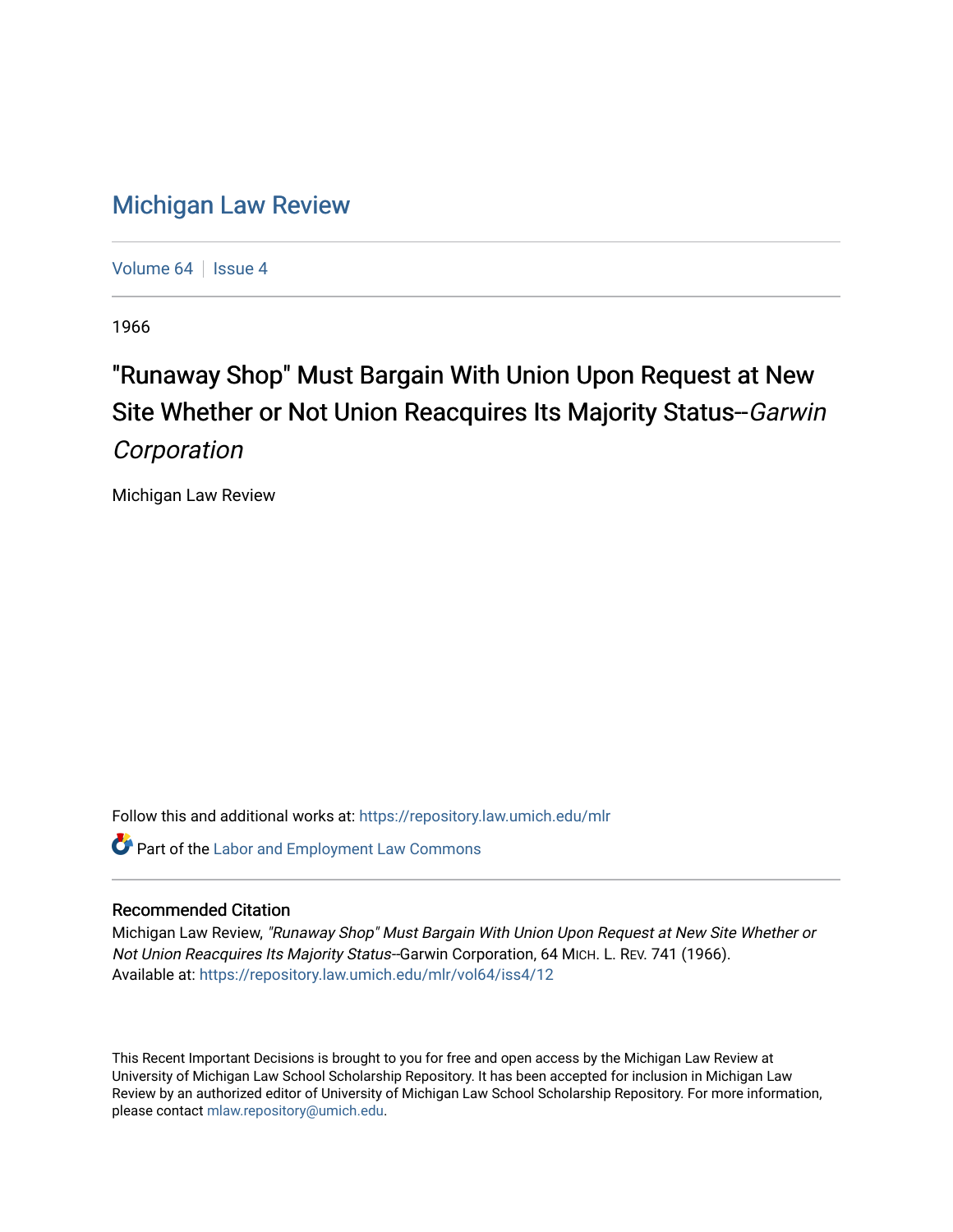741

### **"Runaway Shop" Must** Bargain **With Union Upon Request** at New Site Whether **or Not Union Reacquires Its Majority Status-***Garwin Corporation\**

The sole stockholder of the Garwin Corporation, a New York apparel manufacturer, caused a similar manufacturing company to be incorporated in Florida. The Garwin Corporation then terminated its New York operations, discharged its employees, and resumed operations at the Florida location. The International Ladies' Garment Workers' Union, which represented a majority of the discharged employees, filed a complaint with the National Labor Relations Board, alleging that the Garwin Corporation had violated sections  $8(a)(1)$ ,  $(3)$  and  $(5)$  of the National Labor Relations Act because the relocation was motivated by anti-union animus and because the discharged employees were deprived of their rights

<sup>• 4</sup> CCH I.AB. L. REP. If 950!1 (NLRB June 28, 1965), *petition to review and modify docketed,* No. 19478, D.C. Cir., 1965 (hereinafter cited as principal case).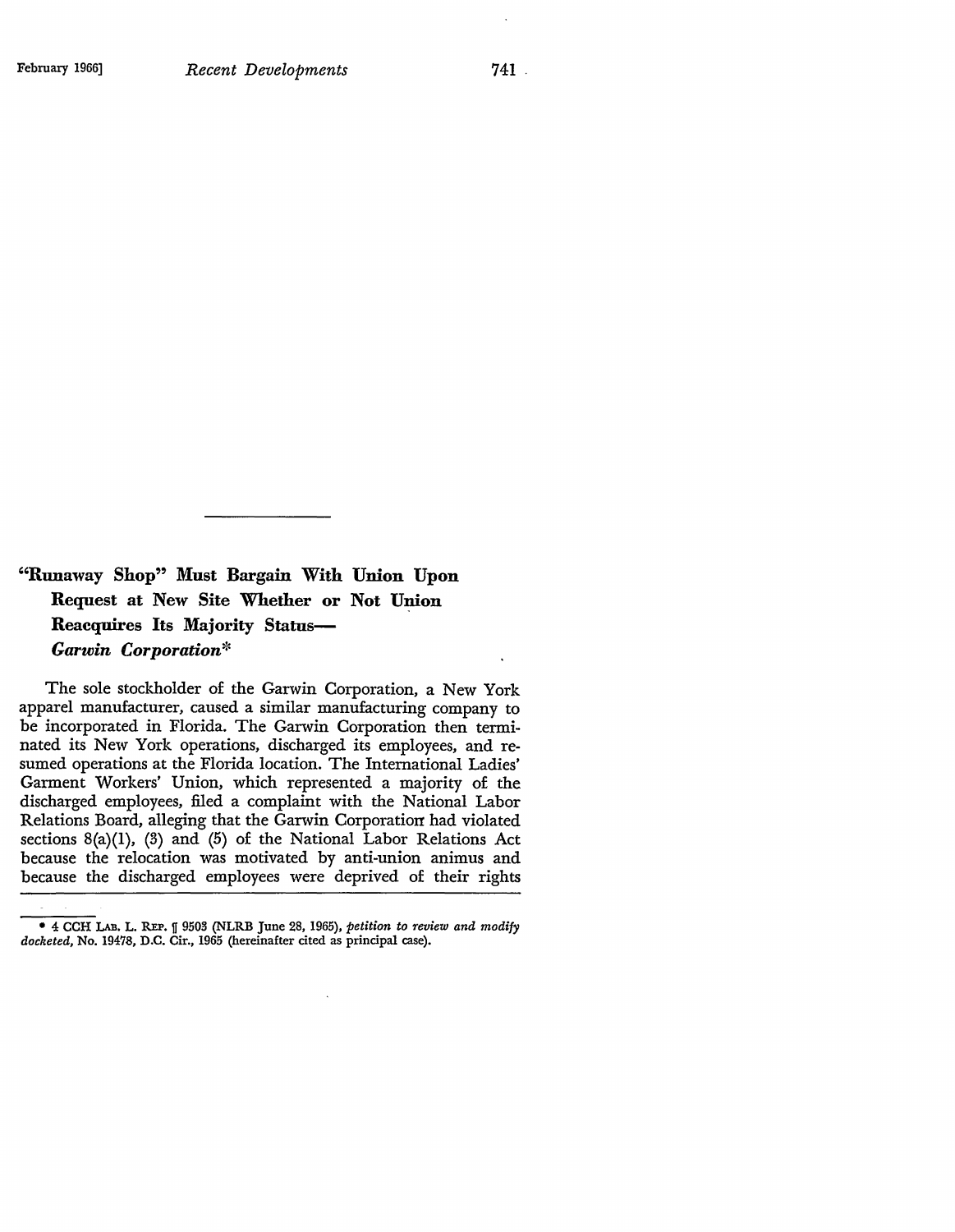guaranteed by section  $7$  of the act.<sup>1</sup> In addition, the union charged that the company had independently violated section 8(a)(5) by failing to bargain about the decision to move and about the effects of the relocation on the employees at the New York site. The Board found that the company had committed the alleged unfair labor practices and, as a remedy for the section  $8(a)(1)$  and  $(3)$  violations, ordered the employer to cease and desist from the violations and to offer reinstatement with back pay to the New York employees at the old plant, if it were reopened, or at the new one, if the employer elected to remain there. To remedy the section 8(a)(5) violations, the Board ordered the employer to bargain "on request" with the union at the new site whether or not it represented a majority of the employees there.2 However, the Board stated that any collective bargaining agreement resulting from the order to bargain would bar a certification petition of another union for only one year unless the ILGWU could reestablish its majority within that time in Florida.<sup>8</sup>

In recent years, more and more employers have moved their industrial operations to locales which lack union organization and which have low wage scales.<sup>4</sup> In determining whether any of the employer activities associated with these relocations constitute unfair labor practices, the Board and the courts must weigh the interests of the respective parties--management's right to make economic decisions, the unions' need for self-preservation, and the employees' right to bargain collectively through representatives of their own choice.5 Thus, it has been held that an employer does not violate the act if the relocation is made primarily for economic reasons, $\theta$ 

I. Sections 8(a)(l), (3), and (5) of the National Labor Relations Act (Wagner Act), 49 Stat. 449, 452, 453 (1935), 29 U.S.C. §§ 158(a)(l), (3), (5) (1964), provide in pertinent part:

It shall be an unfair labor practice for an employer-

(1) to interfere with, restrain, or coerce employees in the exercise of the rights guaranteed in section  $7. \ldots$ 

(3) by discrimination  $\ldots$  to encourage or discourage membership in any labor organization  $\ldots$ .

 $(5)$  to refuse to bargain collectively with representatives of [the]  $\ldots$  employees  $\ldots$ .

Section 7 of the NLRA, 49 Stat. 452 (1935), as amended by the Labor Management Relations Act (Taft-Hartley Act), 61 Stat. 140 (1947), 29 U.S.C. § 157 (1964), provides that "employees shall have the right to self-organization [and]  $\ldots$  to bargain collectively through representatives of their own choosing."

2. Principal case at 16003.

3. *Ibid.* Normally a collective bargaining agreement negotiated with the elected union representative bars the filing of an election petition for three years. See, *e.g.,*  General Cable Corp., 139 N.L.R.B. 1123 (1962); Pacific Coast Ass'n of Pulp 8: Paper Mfrs., 121 N.L.R.B. 990 (1958).

4. See generally Note, 34 TEMP. L.Q. 136, 137 (1961): Saturday Evening Post, *The Fight for Industries Is Rough* in *Some Places,* April 9, 1960, p. 10; U.S. News and World Report, Why *Big Business Is* Going *"Small Town,"* Dec. 21, 1959, p. 89.

5. See generally Comment, 7 VILL. L. REv. 450, 452 (1962).

6. See, *e.g.,* NLRB v. Rapid Bindery, Inc., 293 F.2d 170 {2d Cir. 1961): NLRB v. Lassing, 284 F.2d 781 (6th Cir. 1960), *cert. denied,* 366 U.S. 909 (1961): NLRB v,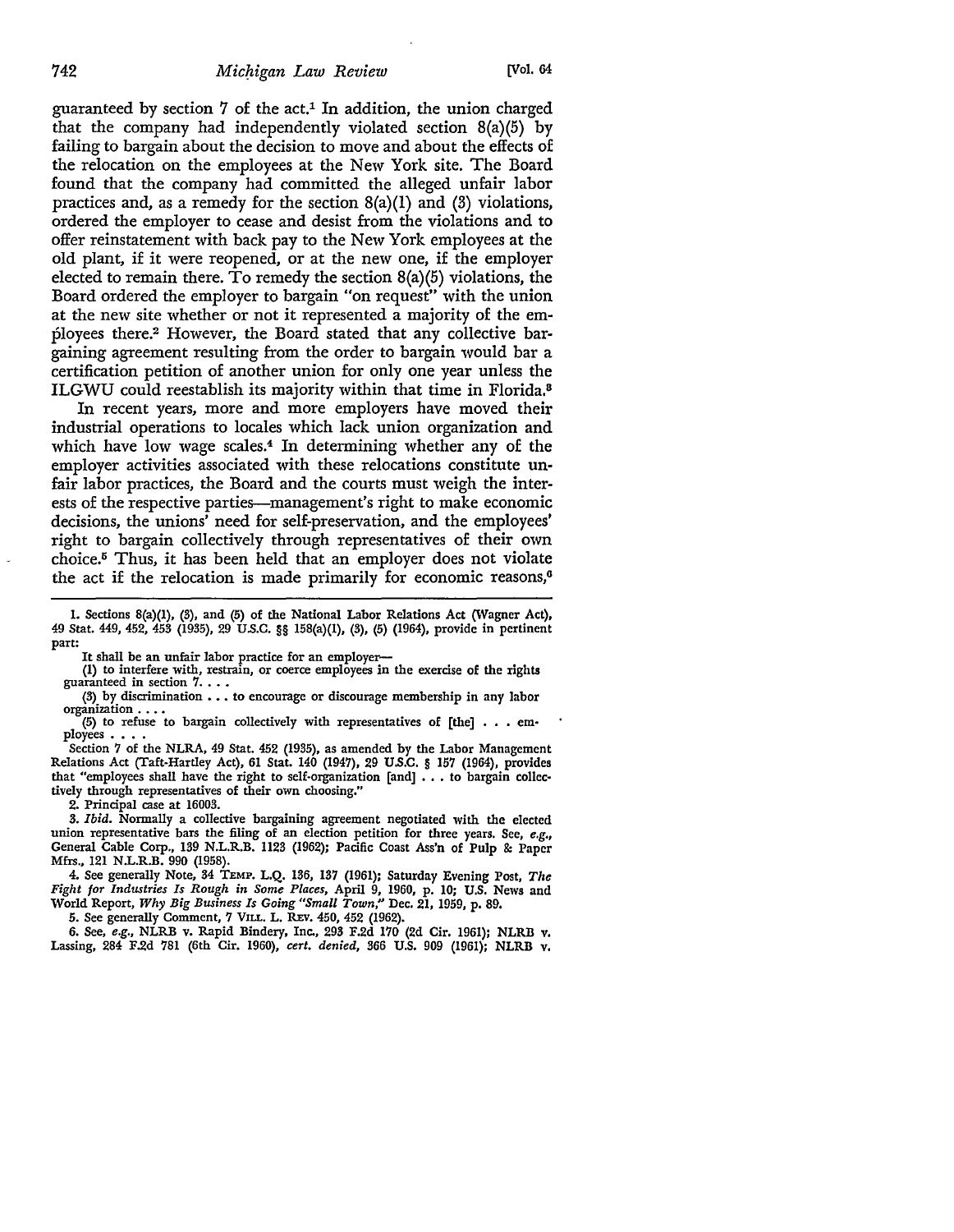but does commit an unfair labor practice whenever, as in the principal case, the plant relocation is motivated in whole or in part by anti-union animus.7 Nevertheless, even if the employer has valid economic reasons for the relocation, he commits an unfair labor practice if he fails to notify the union of his decision to move and fails to bargain about the effects of the relocation on the employees at the original site.<sup>8</sup>

In fashioning appropriate remedies for these unlawful relocations, which are often referred to as "runaway shops,"9 the Board's primary objective has been to restore the *status quo ante.10* Although it might seem that implementation of this objective would produce a number of diverse remedies, the Board has in fact established a definite remedial pattern. When the operations are moved only a relatively short distance, the Board prescribes the same remedy that it uses in all other cases where an employer directly causes the loss of a union's majority:11 the employer is ordered to offer the employees reinstatement with back pay and to bargain upon request with the union which has been representing his employees.12 On the other hand, if the case involves a long-distance move, the Board has, at least prior to the principal case, permitted the employer to choose between two alternative courses of action: (1) resume operations at the abandoned plant, offer reinstatement with back pay to the employees, and bargain with their union representatives; or (2) remain at the new site, offer reinstatement with back pay to the employees, and, *conditioned upon proof of its ma-*

Houston Chronicle Publishing Co., 211 F.2d 848 (5th Cir. 1954); Brown Truck & Trailer Co., 106 N.L.R.B. 999 (1953).

7. See, *e.g.,* Sidele Fashions, Inc., 133 N.L.R.B. 547 (1961), *enforced per curiam,* 305 F.2d 825 (3d Cir. 1962); Industrial Fabricating, Inc., 119 N.L.R.B. 162 (1957), *enforced per curiam,* 272 F.2d 184- (6th Cir. 1959).

8. See NLRB v. Rapid Bindery, Inc., 127 N.L.R.B. 212 (1960), *enforced in part,*  293 F.2d 170, 176 (2d Cir. 1961); NLRB v. Standard Handkerchief Co., 4 CCH LAB. L. REP.  $\parallel$  9101 (NLRB Feb. 15, 1965). In addition, the employer may have to bargain. about the actual decision to relocate. See note 25 *infra.* 

9. See 2 CCH LAB. L. REP. 1 3795. "Runaway shops" must be distinguished from total liquidations of a business, since the United States Supreme Court has held that an employer may close his "entire business," even if the liquidation is motivated by vindictiveness toward the union. Textile Workers \_v. Darlington Co., 380 U.S. 263, 272-74 (1965). In the principal case the Board adopted the Trial Examiner's finding that the Florida corporation was merely the alter ego of the New York corporation; therefore, the business was not really "liquidated." See principal case at 15998.

10. See, *e.g.,* Jacob H. Klotz, 13 N.L.R.B. 746, 778 (1939), *modified,* 29 N.L.R.B. 14 (1941). See generally Phelps Dodge Corp. v. NLRB, 313 U.S. 177, 188-200 (1941).

11. See, *e.g.,* NLRB v. Warren Co., 350 U.S. 107 (1955); Franks Bros. Co. v. NLRB, 321 U.S. 702 (1944); Delight Bakery, Inc., 145 N.L.R.B. 893 (1964); Joy Silk Mills, Inc., 85 N.L.R.B. 1263 (1949), *modified and enforced,* 185 F.2d 732 (D.C. Cir. 1950).

12. See Rapid Bindery, Inc., 127 N.L.R.B. 212 (1960) (60-mile move); New Madrid Mfg. Co., 104 N.L.R.B. 117 (1953) (31-mile move); Rome Products Co., 77 N.L.R.B. 1217 (1948) (130-mile move). The justification for the use of this remedy is that the employees can accept the offer of reinstatement without substantial inconvenience to themselves.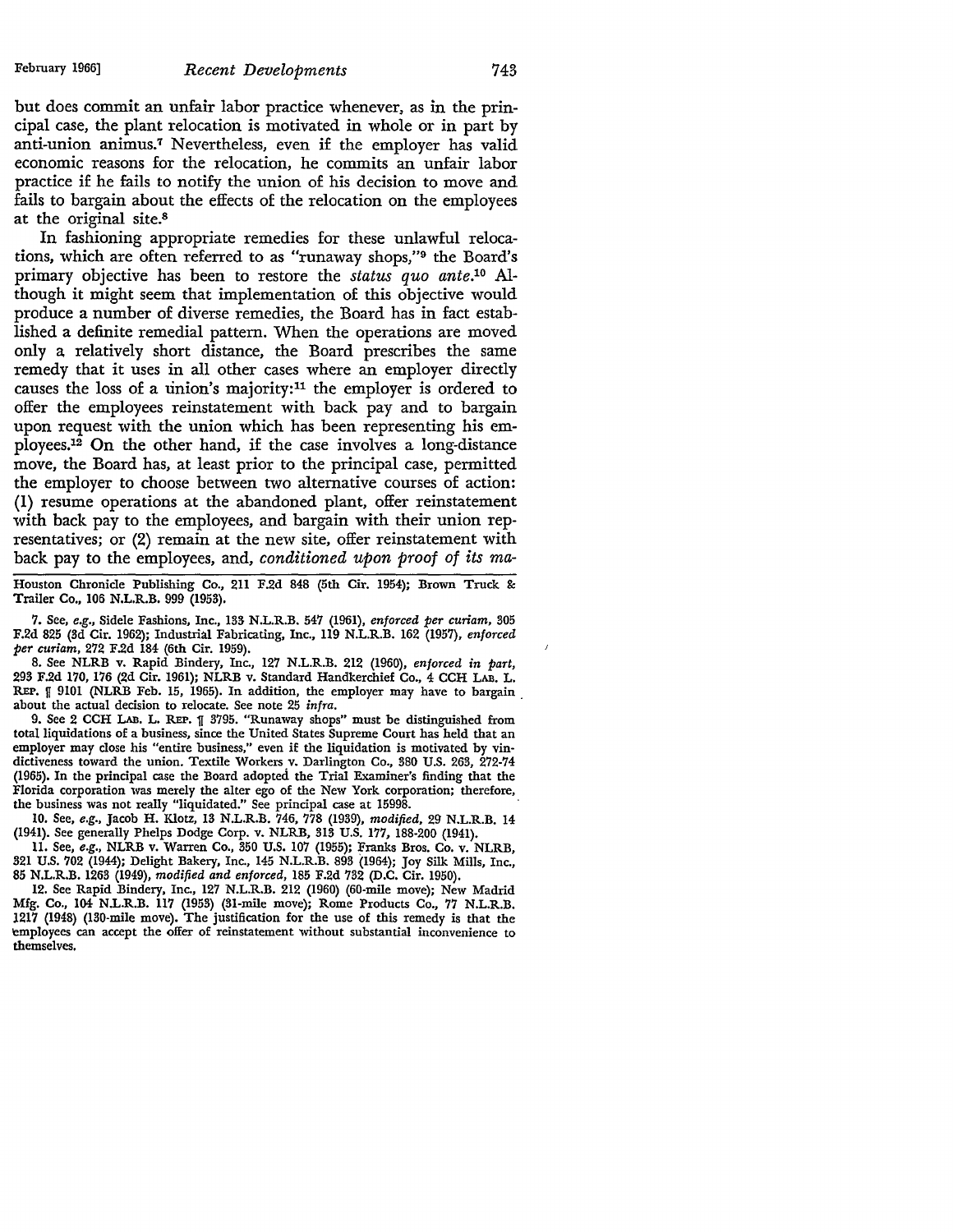*jority status,* bargain with the union.18 Thus, it is apparent that the compulsory bargaining order in the principal case is a significant departure from the traditional remedial order for a long-distance "runaway shop."

To remedy unfair labor practices, the Board is required to issue a cease-and-desist order and is empowered to take any other affirmative action which will effectuate the policies of the act,<sup>14</sup> so long as it is not punitive.15 Section 1 of the act specifically states that the statutory policies are to mitigate and eliminate obstructions to the free flow of commerce, to encourage collective bargaining, and to protect the employees' right to freedom of association and self-organization.16 In addition, the United States Supreme Court has suggested that one purpose of the act is to prohibit discriminatory use of economic weapons which are designed to obtain future benefits for the employer and to discourage future collective action by the employees.<sup>17</sup>

In light of these purposes and policies, the Board's conditional bargaining order, the remedy used prior to the principal case, does not seem to "remedy" a long-distance "runaway shop." In the first place, back-pay awards are usually insufficient to compensate employees who have been discharged as a result of the relocation.18 Second, former employees are usually unwilling to uproot themselves and their families in order to accept reinstatement at a new location,19 and employers are not likely to return to their abandoned plants. Thus, collective bargaining between the principal parties is completely destroyed. Third, the conditional bargaining order allows an employer to utilize the economic weapon of plant relocation to establish and retain a non-union plant, which is usually the primary objective of his move.2° Fourth, the requirement that the employer must give notice of a decision to move and bargain about the effects of the move is in no way enforced by the conditional bargaining order. Finally, the order does not deter other anti-union employers who might want to relocate in the future.

<sup>13.</sup> See, *e.g.,* Sidele Fashions, Inc., 133 N.L.R.B. 547, 556 (1961), *enforced per curiam,*  305 F.2d 825 (3d Cir. 1962); Industrial Fabricating, Inc., 119 N.L.R.B. 162, 174 (1957), *enforced per curiam,* 272 F.2d 184 (6th Cir. 1959); Mount Hope Finishing Co., 106 N.L.R.B. 480, 501 (1953), *rev'd on other grounds,* 211 F.2d 365 (4th Cir, 1954).

<sup>14.</sup> See NLRA § IO(c), 49 Stat. 454 (1935), as amended, 61 Stat. 147 (1947), 29 U.S.C. § 160(c) (1964).

<sup>15.</sup> See Local 60, United Bhd. of Carpenters & Joiners v. NLRB, 365 U.S. 651 (1961); Republic Steel Corp. v. NLRB, 311 U.S. 7 (1940).

<sup>16. 49</sup> Stat. 449 (1935), as amended, 61 Stat. 136, 29 U.S.C. § 151 (1964).

<sup>17.</sup> See Textile Workers v. Darlington Co., 380 U.S. 263, 271 (1965).

<sup>18.</sup> See Farber, *Reversion to Individualism: The Back-Pay Doctrines of the NLRB,*  7 !ND. & LAB. REL. REv. 262 (1954).

<sup>19.</sup> See MAcDONALD, LABOR PROBLEMS AND TIIE AMERICAN SCENE 271 (1938); Farber, *supra* note 18, at 268.

<sup>20.</sup> Sec Note, 77 HARV. L. REV. 1100 (1964); Note, 112 u. PA. L. REv. 69 (1963): Comment, 7 VILL. L. REv. 450 (1962).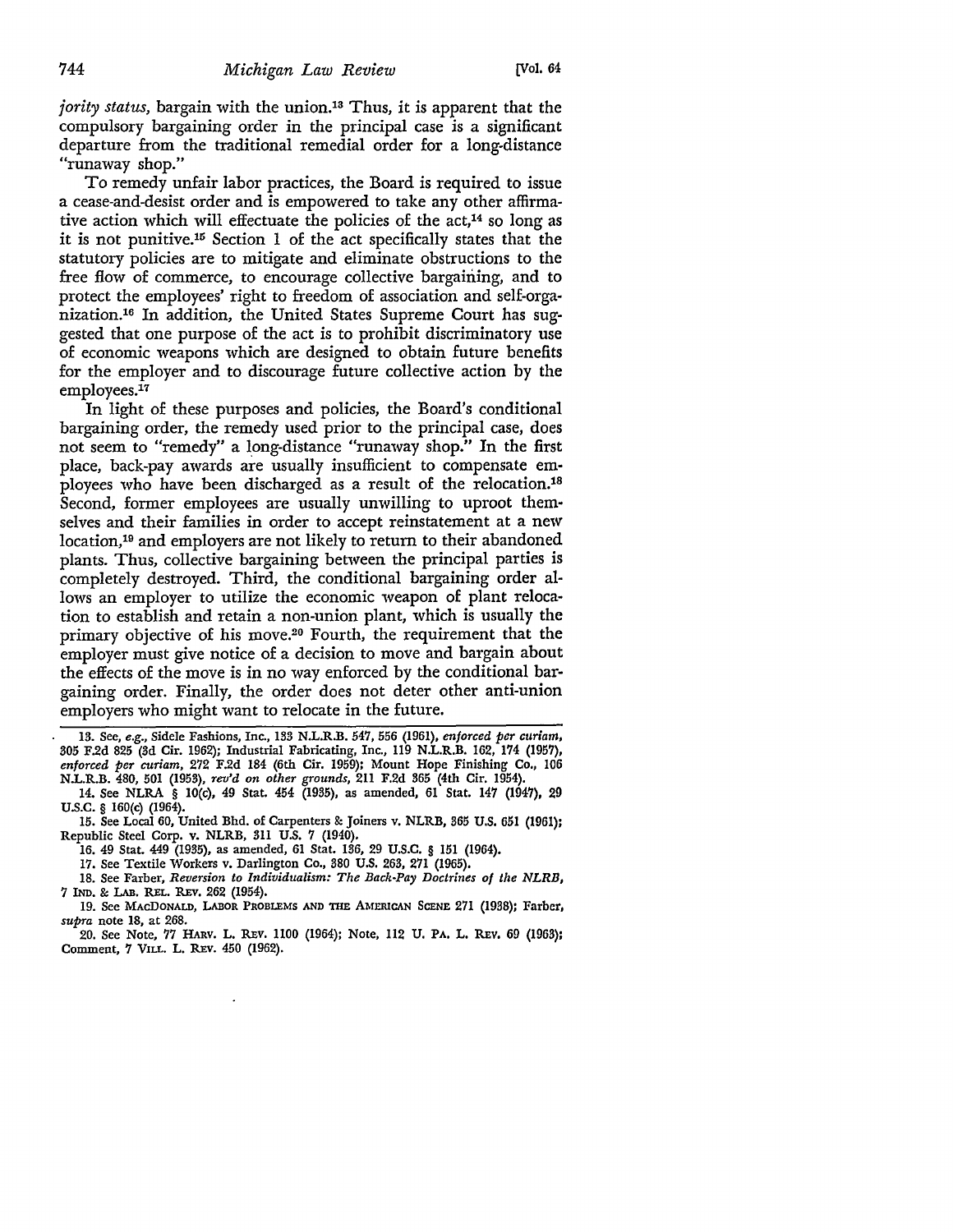### February 1966] *Recent Developments* 745

The remedy employed in the principal case, which requires recognition of the union at the new site, is obviously better than the conditional bargaining order. It more effectively restores the *status quo ante* because the union is still the certified bargaining agent, the position it occupied prior to the unlawful plant removal. It may also provide a nonpunitive means by which the Board can deter other unlawful relocations. Nevertheless, the remedy in the principal case does not fully effectuate the purposes and policies of the act.21 Since a compulsory bargaining order in the context of a longdistance relocation compels all of the new employees to be represented by a union which they may not desire, those employees are inhibited in their right of self-organization and in their freedom to choose a majority representative, in direct contravention of the policies of section 7 . 22 In addition, the order does not remedy the infringement upon the right of the employees at the old site to bargain about the effects of the move prior to the time of the actual relocation, although the employer may still be subject to a breachof-contract suit if there is a provision in the old contract prohibiting relocation.28 Furthermore, it should be noted that the reasoning of the United States Supreme Court in its recent decision in *Fibre-\_ board Paper Products Co. v. NLRB24* could be extended so as to require an employer to bargain about the actual decision to relocate.<sup>25</sup> If such an expanded duty to bargain is recognized, then neither the compulsory bargaining order nor the conditional bargaining order would be a realistic remedy for violations of that duty.

There have been a number of other suggested remedies for longdistance "runaway shops," but each seems to be as unsatisfactory as the conditional bargaining order and the compulsory bargaining order. For example, the requirement that the Board's remedies be nonpunitive $26$  would appear to preclude severance pay awards $27$  and criminal sanctions.<sup>28</sup> An order to move back and reopen the old plant might re-

24. 379 U.S. 203 (1964).

26. See text accompanying note 15 *supra.* 

27. See Farber, *supra* note 18, at 268.

28. See SUBCOMM. ON NLRB OF THE HOUSE COMM. ON EDUCATION AND LABOR, 87TH

**<sup>21.</sup>** See 40 N.Y.U.L. REv. 997 (1965); 41 NoTRE DAME LAw. 267 (1965).

<sup>22.</sup> See NLRA § 7, 49 Stat. 452 (1935), as amended, 61 Stat. 140 (1947), 29 U.S.C. § 157 (1964).

<sup>23.</sup> See United Shoe Workers of America v. Brooks Shoe Mfg. Co., 187 F. Supp. 509 (E.D. Pa. 1960), *modified,* 298 F.2d 277 (3d Cir. 1962).

<sup>25.</sup> In *Fibreboard, supra* note 24, the Supreme Court held that an employer must, in some circumstances, bargain about the decision to subcontract. The Court's rationale suggests that other management decisions which may have an effect on employment conditions are mandatory subjects of bargaining. See generally 74 YALE L.J. 1472, 1476-77 (1965). In one case, White Consol. Indus., Inc., 4 CCH LAB. L. REP. If 9704 (NLRB Sept. 24, 1965), the union raised the issue, but the Board dismissed the complaint, stating that "the Union did not object to Respondent's plans or request bargaining with respect to either the *decision* or its impending effect upon unit employees •••• " *Id.* at 16451 n.l. (Emphasis added.)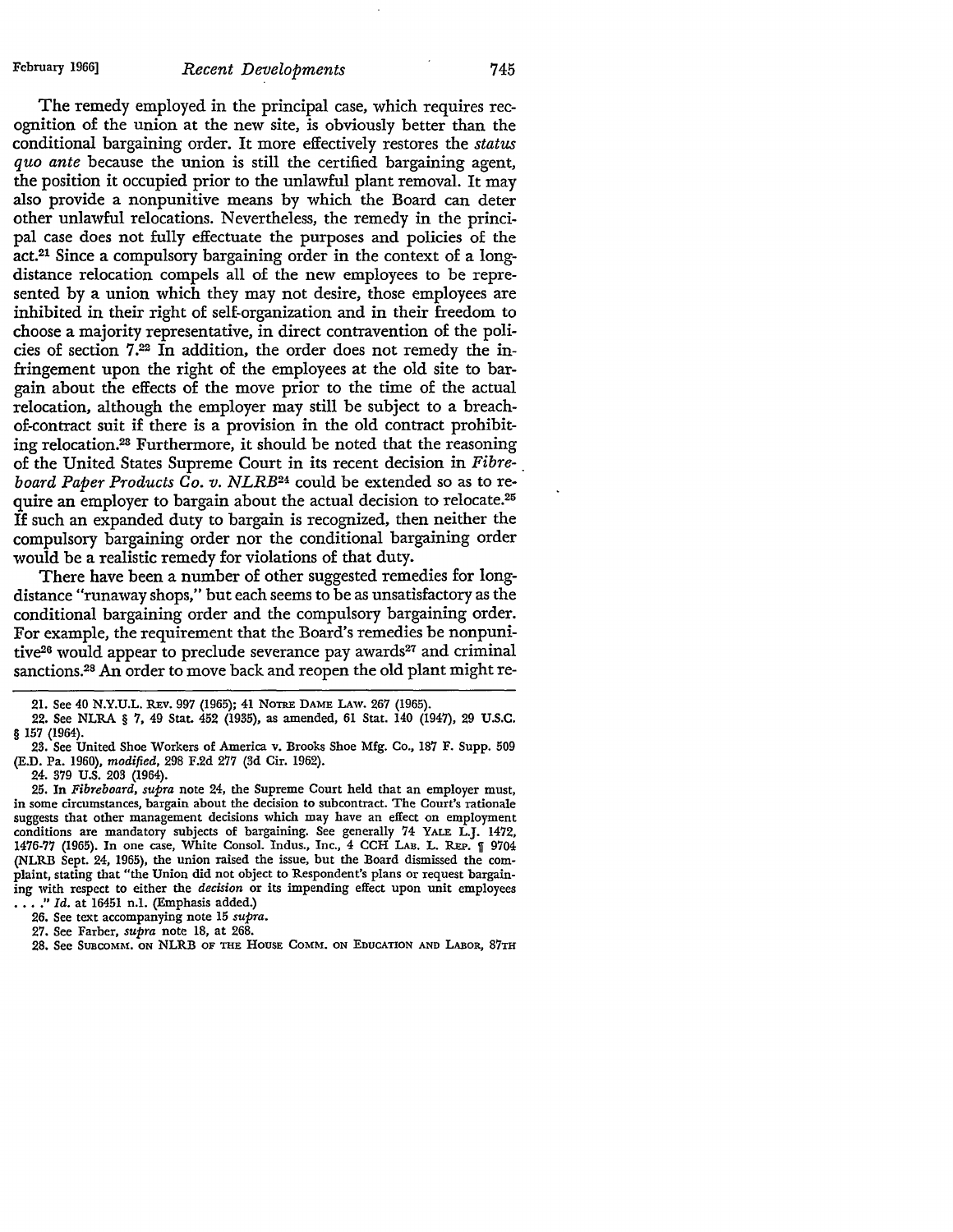store the exact *status quo ante,29* but it too appears punitive because a financial burden would be placed on the employer which is out of proportion to the injury caused to the employees at the old site.80 In addition, an outright order to return might actually interfere with interstate commerce rather than promote it as the NLRA re• quires.31 Although these criticisms might be answered if the Board encouraged relocation of the old employees by requiring the em• player to pay higher incentive wages, to pay relocation costs, and to guarantee transfer of earned seniority rights,32 it is doubtful that enough employees could be persuaded to move to the new site to continue the union's majority representation. In any event, it would appear unjust to place the burden of remedying the employer's **un**fair labor practice on innocent employees and their families.

Although all of the Board's post-relocation remedies can be criticized for either practical or legal reasons, it appears that the Board can remedy "runaway shops" under existing law by controlling them prior to relocation. Section  $10(j)$  of the act authorizes the Board to seek appropriate temporary relief or a restraining order from a federal district court whenever it issues a complaint charging that any person "has engaged in or is engaging in an unfair labor practice."88 Therefore, if a complaint is filed with the Board prior to the actual plant relocation, the Board can petition the court for an order requiring bargaining and maintenance of the *status quo.* The advantages of such an order are obvious. First, it would prohibit the employer from moving out machinery or terminating his lease and then claiming economic hardship as a defense to a later attempt by the Board to force him to return to his old plant. Second, it would strengthen the job security of the employees at the old site and ensure collective bargaining about the effects of an economically mo-

29. In the principal case, the union requested this remedy at the hearing before the Board, see principal case at 16000, and is also seeking this remedy in its petition to review and modify the Board's order.

30. *But see* 40 N.Y.U.L. REv. 997, 1002 (1965).

31. See Jacob H. Klotz, 13 N.L.R.B. 746 (1939), *modified,* 29 N.L.R,B. 14 (1941). 32. See generally Zdanok v. Glidden Co., 288 F.2d 99 (2d Cir. 1961), *aff'd on other grounds,* 370 U.S. 530 (1962), *reversing* 185 F. Supp. 441 (S.D.N.Y. 1960); Aaron, *Reflections on the Legal Nature and Enforceability of Seniority Rights,* 75 HARV. L. REv. 1532 (1962); Note, 77 HARV. L. REv. 1100 (1964).

33. 61 Stat. 149 (1947), 29 U.S.C. § l60{j) (1965). Critics have repeatedly asserted that the injunctive provisions of the act are unfairly weighted against labor unions. See PucrnsKI REPORT, *op. dt. supra* note 28, at 27-52, However, Chairman McCulloch has declared that the Board intends to utilize the injunctive procedures more fully. See Address by Chairman McCulloch, Eighth Annual Joint Industrial Relations Conference, Michigan State University, 49 L.R.R.M. 74 (April 19, 1962); Jay, *What Is New*  in *the Labor Injunction?,* N.Y.U. 15TH ANN. CoNF. ON LAnoR 266 (1963). Sec generally id. at 261-78.

CONG., 1st SESS., HEARINGS ON ADMINISTRATION OF THE LABOR MANAGEMENT RELATIONS Acr BY THE NLRB pt. 1, at 27-28 (Comm. Print. 1961) [hereinafter cited as PUCINSKI REPORT].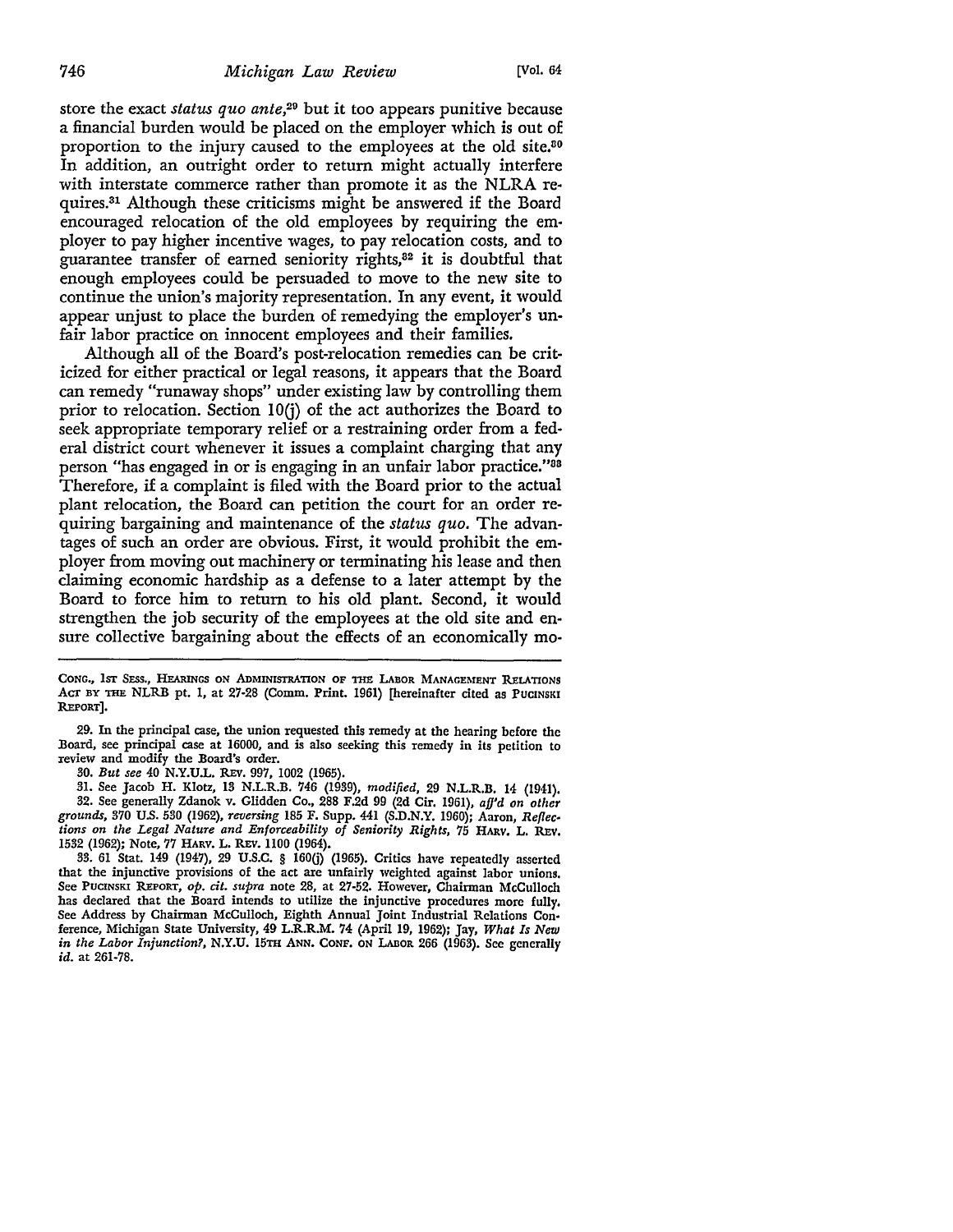#### February 1966] *Recent Developments* 747

tivated move. Third, it might eliminate the necessity of a later infringement on the right of the employees at the new site to choose their ovm bargaining representative. Since legislative history clearly indicates that section  $10(i)$  was enacted to provide a means of obtaining speedy relief and to maintain the *status quo* in any case where the Board would otherwise be unable to correct an unfair labor practice until after substantial injury had been inflicted,<sup>84</sup> it would seem that the "runaway shop" situation is an appropriate place for its use.85

Although the Board can seek only temporary relief under section  $10(i)$  if the particular union involved or an employee at the old site files an unfair labor practice charge,<sup>36</sup> it seems doubtful that an employer could act so quickly or so surreptitiously that a union or an employee would be unable to file charges until after the relocation.<sup>37</sup> If it appears that the employer is contemplating a plant relocation, a complaint should be filed alleging that the employer has taken some concrete action, such as building a new plant or incorporating in another state, that the company has failed to give notice of its intention to move, that a demand has been made upon the employer to bargain, that the employer has ignored that demand, and that such behavior constitutes a refusal to give notice and to bargain about the effects of a contemplated relocation, in violation of section  $8(a)(5).$ <sup>88</sup> If the employer believes that he has valid economic reasons for the move and· that he has not otherwise committed an unfair labor practice, he should then be allowed to present affidavits and financial statements to the district court to indicate that the granting of an injunction or other temporary relief is not warranted.89

35. Only one case has been found in which a district court actually enjoined a company from moving its operations before a determination by the Board of the merits of the complaint. Getreu v. Gas Appliance Supply Corp., Civil No. 5291 (S.D. Ohio 1963), 28 NLRB ANN. REP. 145 (1963). Cf. Peerless Woolen Mills, 49 L.R.R.M. 82-83 (10th Cir. 1961); Phillips v. Burlington Indus., Inc., 49 L.R.R.M. 2144 (N.D. Ga. 1961).

36. See NLRA § IO(j), added hy 61 Stat. 149 (1947), as amended, 29 U.S.C. § 160(j) (1964).

37. In the principal case, rumors of the move reached union officials in May 1963. Although the employer denied union suggestions that a relocation was pending, he did close down and move in July. Principal case at 15998. For further illustrations, see Standard Handkerchief Co. v. NLRB, 4 CCH LAB. L. REP. ¶ 9101 (Feb. 15, 1965) (union knew employer was moving machinery out of the plant for more than two weeks); Sidele Fashions, Inc., 133 N.L.R.B. 547 (1961), *enforced per curiam,* 305 F.2d 825 (3d Cir. 1962) (employees and union knew of a building being erected in another state even though the employer denied that the company was planning to move); Rome Products Co., 77 N.L.R.B. 1217 (1948) (employees had four days' notice before the move); Schieber Millinery Co., 26 N.L.R.B. 937, *enforced per curiam,* 116 F.2d 281 (8th Cir. 1940) (employees feared an impending move ten days before the move).

38. 49 Stat. 453 (1935), 29 U.S.C. § 158(a)(5) (1964).

39. Phillips v. Burlington Indus., Inc., 49 L.R.R.M. 2144 (N.D. Ga. 1961). In

<sup>34.</sup> See NLRB v. Manning, Maxwell & Moore, Inc., 48 CCH LAB. CAS. 1 18424 (W.D. La. 1963); Boire v. Tiffany Tile Corp., 47 CCH LAB. CAS. 1[ 18235 (M.D. Fla. 1963); S. REP. No. 104, 80th Cong., 1st Sess. 27 (1947).